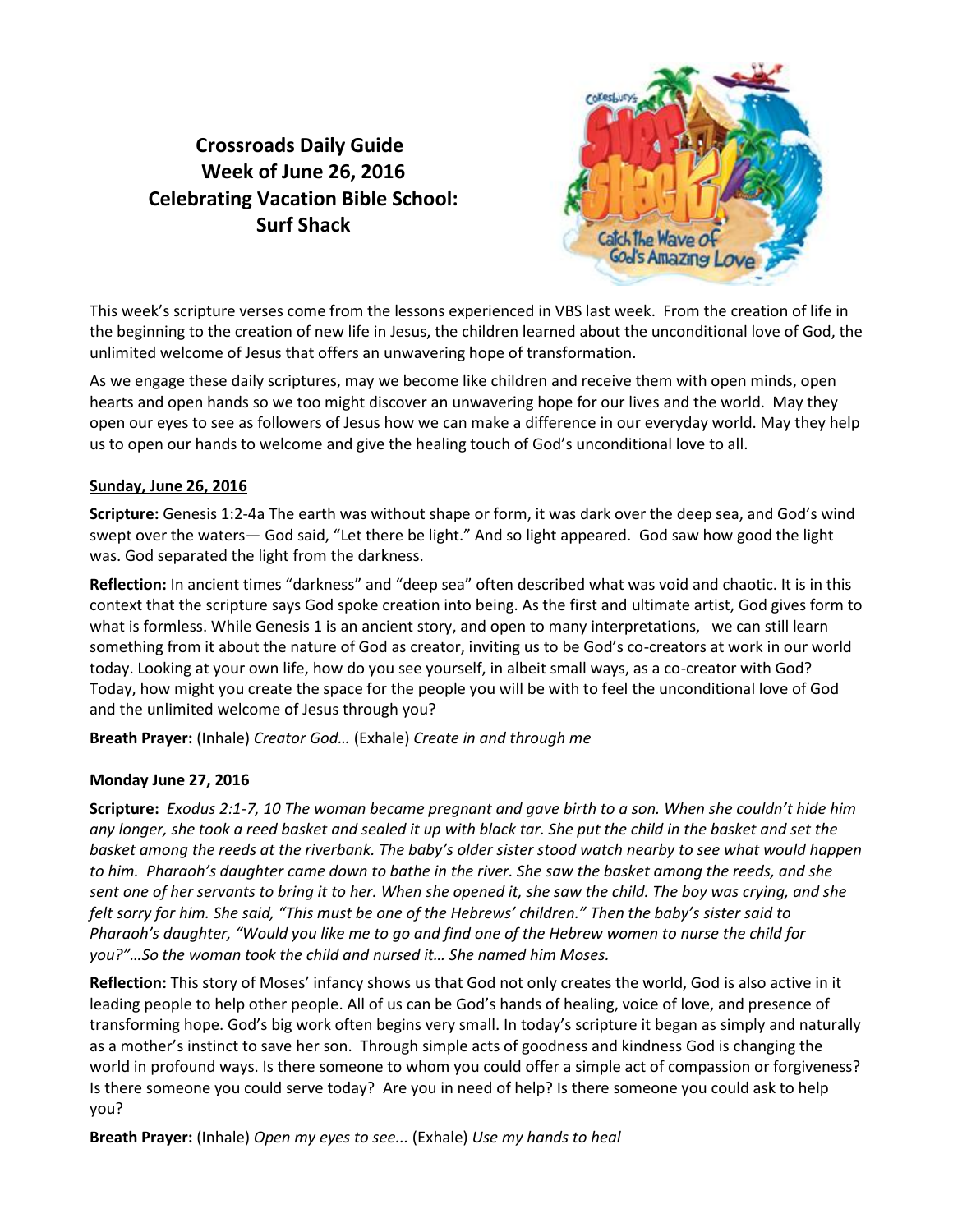#### **Tuesday June 28, 2016**

**Scripture:** *Matthew 3:13-15, 17 At that time Jesus came from Galilee to the Jordan River so that John would baptize him. John tried to stop him and said, "I need to be baptized by you, yet you come to me?" Jesus answered, "Allow me to be baptized now. This is necessary to fulfill all righteousness." So John agreed to baptize Jesus… A voice from heaven said, "This is my Son whom I dearly love…"*

**Reflection:** Consider how God turns our expectations of leaders upside down. The people in Jesus' day were expecting a very different kind of Messiah. When Jesus asks John to baptize him John says it should be the other way around, but Jesus insists. Jesus sees heaven and earth as no longer separate. God's power is equipping Jesus for his mission – bringing God's kingdom to light on earth. The blessing from God was not only vital to Jesus, we also need to hear words of love and affirmation. Being reminded that we are loved shapes everything we do. It all begins with receiving God's unconditional love and then moves to sharing that same love with others. How do you receive God's love and affirmation from friends or family?

**Breath Prayer:** (Inhale) *Loving God…* (Exhale) *May your love flow in and through me*

## **Wednesday June 29, 2016**

**Scripture:** *Luke 8:22-25 One day Jesus and his disciples boarded a boat. He said to them, "Let's cross over to the other side of the lake." So they set sail. While they were sailing, he fell asleep. Gale-force winds swept down on the lake. The boat was filling up with water and they were in danger. So they went and woke Jesus, shouting, "Master, Master, we're going to drown!" But he got up and gave orders to the wind and the violent waves. The storm died down and it was calm.*

**Reflection:** The disciples are having crisis of faith. This happens to all of us when the storms rage in our lives. Life is a constant flow of fear, questions, uncertainty hope and faith in God's unfailing love for us. In this flow God welcomes our questions and uncertainties. One of the best things about being part of a community of faith is that we can encourage each other in our times of uncertainty. The disciples were afraid but Jesus reminded them that even in their fears he was with them, offering them peace even in the storm. Has there been a time when you experienced a storm and your faith in Jesus calmed your fears? Was there someone walking with you to encourage you through that difficult time? How might you encourage someone you know who might be facing a storm?

**Breath Prayer:** (Inhale) *In the storms…* (Exhale) *Jesus is with me*

# **Thursday June 30, 2016**

**Scripture:** *John 21:2, 4, 12-14 Simon Peter, Thomas, Nathanael, and two other disciples were together. They set out in a boat, but throughout the night they caught nothing. Early in the morning, Jesus stood on the shore, but the disciples didn't realize it was Jesus… "Come and have breakfast." None of the disciples could bring themselves to ask him, "Who are you?" They knew it was the Lord. Jesus came, took the bread, and gave it to them. He did the same with the fish.* 

**Reflection:** This scene takes place after the resurrection of Jesus. Each time Jesus appeared to his followers they have some difficulty recognizing him. We too can miss seeing Jesus' resurrection power in our everyday lives. Just as the disciples then had to learn to recognize his presence among them in some of the most ordinary ways – a breakfast – we too can remember that Jesus comes to us in our everyday activities. God's love always wants to engage us right where we are. In some translations Jesus calls his followers "children", a reminder that we never stop being God's beloved children and God never stops offering us children love and guidance. How have you experienced God's love and care in the normalcy of everyday life? Keep your eyes and ears open to see and hear it today.

**Breath Prayer:** (Inhale) *Open my eyes and ears…* (Exhale) *to see and hear your love*